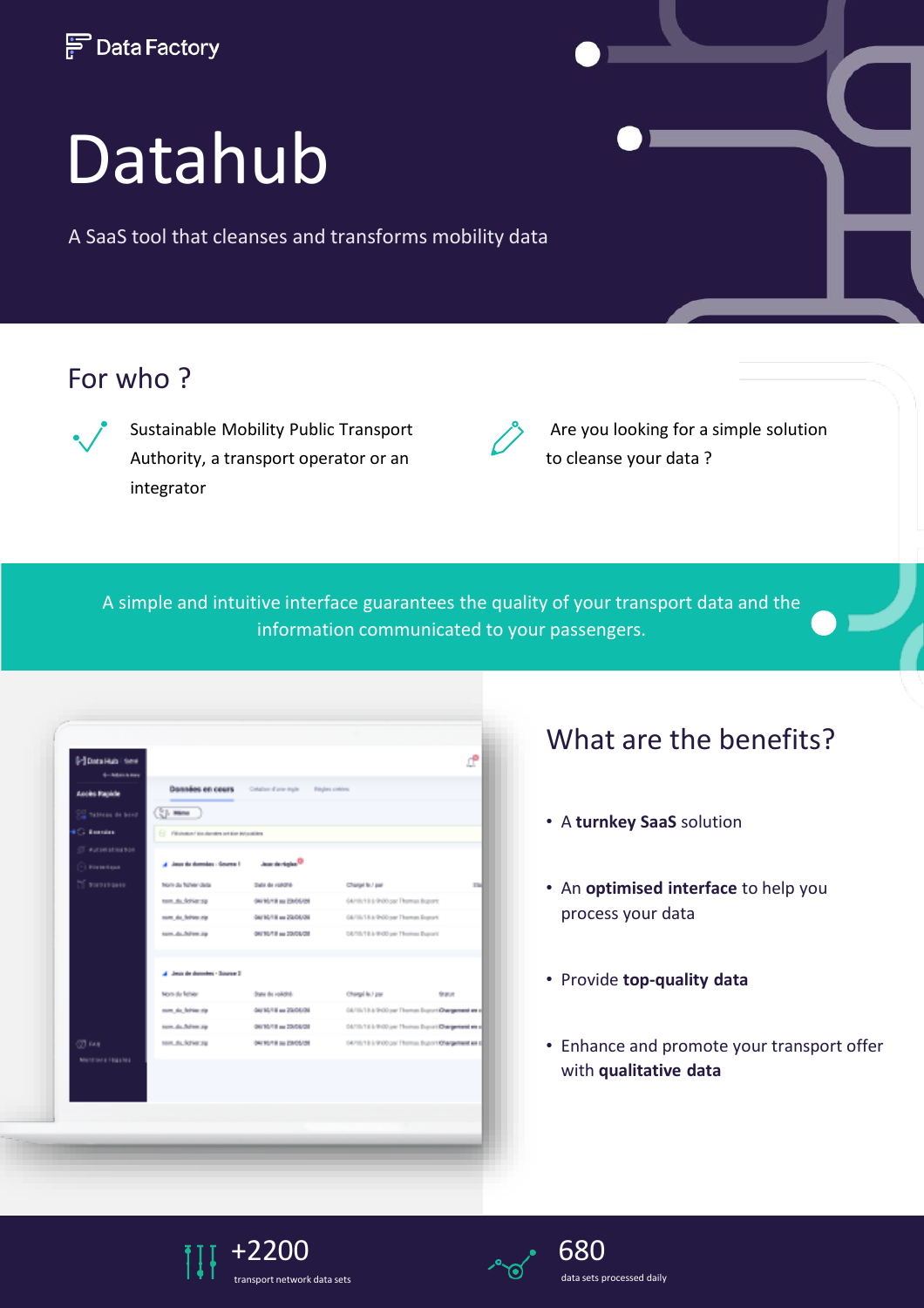## A solution that meets your needs :



Import your datasets from one or more different sources, either manually from a simple and intuitive interface or via our import automation system, whatever the format. (GTFS, NeTEx, Neptune, owner, etc.)



Edit all your imported data by creating data cleansing rules and improve the experience of your users by adding extra information to suggest routes suited to your passengers' needs!



**Aggregating data**

**Merge your mobility data from multiple datasets to create a single dataset that is consistent and usable for passenger information, optimising the journeys of your passengers and their experiences on your media.**



### **Automated conversion and exports**

Export your data automatically and regularly, using customised export rules for your chosen target. Choose the desired export format from the market standards (GTFS, NeTEx, Neptune, etc.), create filters on a type of object and define the desired export frequency.